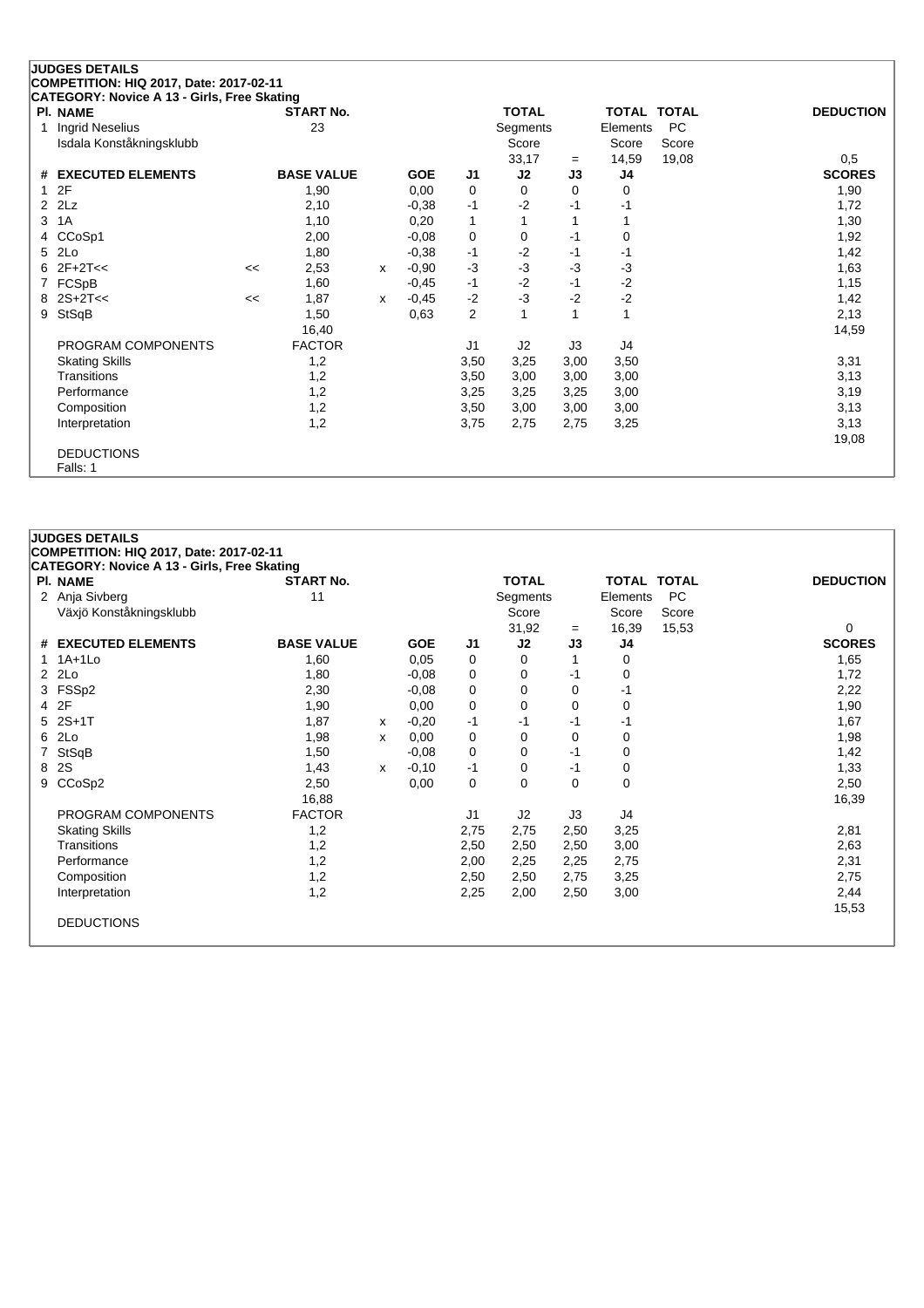## **JUDGES DETAILS COMPETITION: HIQ 2017, Date: 2017-02-11 CATEGORY: Novice A 13 - Girls, Free Skating**

|              | . <del>.</del><br>$5.10, 1.00$ $5.00$<br><b>PI. NAME</b> |         | <b>START No.</b>  |   |            |                          | <b>TOTAL</b>             |      | TOTAL TOTAL |           | <b>DEDUCTION</b> |
|--------------|----------------------------------------------------------|---------|-------------------|---|------------|--------------------------|--------------------------|------|-------------|-----------|------------------|
|              | 3 Emma Ekström                                           |         | 22                |   |            |                          | Segments                 |      | Elements    | <b>PC</b> |                  |
|              | Lerums Konståkningsklubb                                 |         |                   |   |            |                          | Score                    |      | Score       | Score     |                  |
|              |                                                          |         |                   |   |            |                          | 31,72                    | $=$  | 11,76       | 19,96     | 0                |
|              | # EXECUTED ELEMENTS                                      |         | <b>BASE VALUE</b> |   | <b>GOE</b> | J1                       | J <sub>2</sub>           | J3   | J4          |           | <b>SCORES</b>    |
| 1            | <b>2S</b>                                                |         | 1,30              |   | $-0,40$    | $-2$                     | $-2$                     | $-2$ | $-2$        |           | 0,90             |
| $\mathbf{2}$ | 2Lo                                                      |         | 1,80              |   | $-0.08$    | 0                        | 0                        | $-1$ | 0           |           | 1,72             |
| 3            | CCoSp1                                                   |         | 2,00              |   | 0,05       | 0                        | -1                       | 0    |             |           | 2,05             |
|              | $4$ $2F <$                                               | <<      | 0,50              |   | $-0,20$    | $-2$                     | $-2$                     | $-2$ | $-2$        |           | 0,30             |
|              | 5 2S                                                     |         | 1,30              |   | $-0,10$    | 0                        | -1                       | -1   | 0           |           | 1,20             |
| 6.           | StSq1                                                    |         | 1,80              |   | 0,43       | 2                        | 1                        | -1   |             |           | 2,23             |
|              | 7 1A+2Lo<                                                | $\,<\,$ | 2,64              | x | $-0,38$    | $-1$                     | -1                       | -1   | $-2$        |           | 2,26             |
|              | 8 2Lz<<+1A+SEQ                                           | <<      | 1,50              | x | $-0,40$    | $-2$                     | $-2$                     | $-2$ | $-2$        |           | 1,10             |
| 9            | FCSp                                                     |         | 0,00              |   | 0,00       | $\overline{\phantom{a}}$ | $\overline{\phantom{a}}$ | --   | --          |           | 0,00             |
|              |                                                          |         | 12,84             |   |            |                          |                          |      |             |           | 11,76            |
|              | PROGRAM COMPONENTS                                       |         | <b>FACTOR</b>     |   |            | J <sub>1</sub>           | J2                       | J3   | J4          |           |                  |
|              | <b>Skating Skills</b>                                    |         | 1,2               |   |            | 3,50                     | 3,25                     | 2,75 | 3,50        |           | 3,25             |
|              | <b>Transitions</b>                                       |         | 1,2               |   |            | 3,75                     | 3,25                     | 3,25 | 3,00        |           | 3,31             |
|              | Performance                                              |         | 1,2               |   |            | 3,50                     | 3,75                     | 3,50 | 3,00        |           | 3,44             |
|              | Composition                                              |         | 1,2               |   |            | 3,25                     | 3,50                     | 3,50 | 3,25        |           | 3,38             |
|              | Interpretation                                           |         | 1,2               |   |            | 3,25                     | 3,50                     | 3,25 | 3,00        |           | 3,25             |
|              |                                                          |         |                   |   |            |                          |                          |      |             |           | 19,96            |
|              | <b>DEDUCTIONS</b>                                        |         |                   |   |            |                          |                          |      |             |           |                  |

|  | <b>JUDGES DETAILS</b> |
|--|-----------------------|
|--|-----------------------|

| PI. NAME               | <b>START No.</b>  |   |            |                | <b>TOTAL</b> |      | <b>TOTAL TOTAL</b> |           | <b>DEDUCTION</b> |
|------------------------|-------------------|---|------------|----------------|--------------|------|--------------------|-----------|------------------|
| 4 Frida Carzborn       | 14                |   |            |                | Segments     |      | Elements           | <b>PC</b> |                  |
| Osby Konståkningsklubb |                   |   |            |                | Score        |      | Score              | Score     |                  |
|                        |                   |   |            |                | 31,54        | $=$  | 17,81              | 13,73     | 0                |
| # EXECUTED ELEMENTS    | <b>BASE VALUE</b> |   | <b>GOE</b> | J <sub>1</sub> | J2           | J3   | J4                 |           | <b>SCORES</b>    |
| 12F                    | 1,90              |   | 0,00       | 0              | 0            | 0    | 0                  |           | 1,90             |
| $2$ $2Lo$              | 1,80              |   | $-0,08$    | $-1$           | 0            | 0    | 0                  |           | 1,72             |
| 3 CCoSp2               | 2,50              |   | 0,25       | 1              |              | 0    | 0                  |           | 2,75             |
| 4 2Lz                  | 2,10              |   | $-0,38$    | $-1$           | $-2$         | -1   | -1                 |           | 1,72             |
| 5 StSq1                | 1,80              |   | $-0.38$    | $-2$           | $-1$         | -2   | 0                  |           | 1,42             |
| $62S+2T$               | 2,86              | x | $-0,30$    | $-1$           | $-2$         | $-2$ | -1                 |           | 2,56             |
| 7 2T+1A+SEQ            | 2,11              | x | $-0,15$    | 0              | -1           | -1   | -1                 |           | 1,96             |
| 8 FCSp1                | 1,90              |   | 0,13       | 0              | 0            |      | 0                  |           | 2,03             |
| 9 2Lo                  | 1,98              | x | $-0,23$    | $-1$           | -1           | -1   | 0                  |           | 1,75             |
|                        | 18,95             |   |            |                |              |      |                    |           | 17,81            |
| PROGRAM COMPONENTS     | <b>FACTOR</b>     |   |            | J1             | J2           | J3   | J4                 |           |                  |
| <b>Skating Skills</b>  | 1,2               |   |            | 2,75           | 2,50         | 1,75 | 3,00               |           | 2,50             |
| Transitions            | 1,2               |   |            | 2,50           | 1,75         | 2,50 | 3,00               |           | 2,44             |
| Performance            | 1,2               |   |            | 2,25           | 2,25         | 1,50 | 3,00               |           | 2,25             |
| Composition            | 1,2               |   |            | 2,50           | 2,25         | 1,75 | 2,75               |           | 2,31             |
| Interpretation         | 1,2               |   |            | 2,00           | 1,75         | 1,50 | 2,50               |           | 1,94             |
|                        |                   |   |            |                |              |      |                    |           | 13,73            |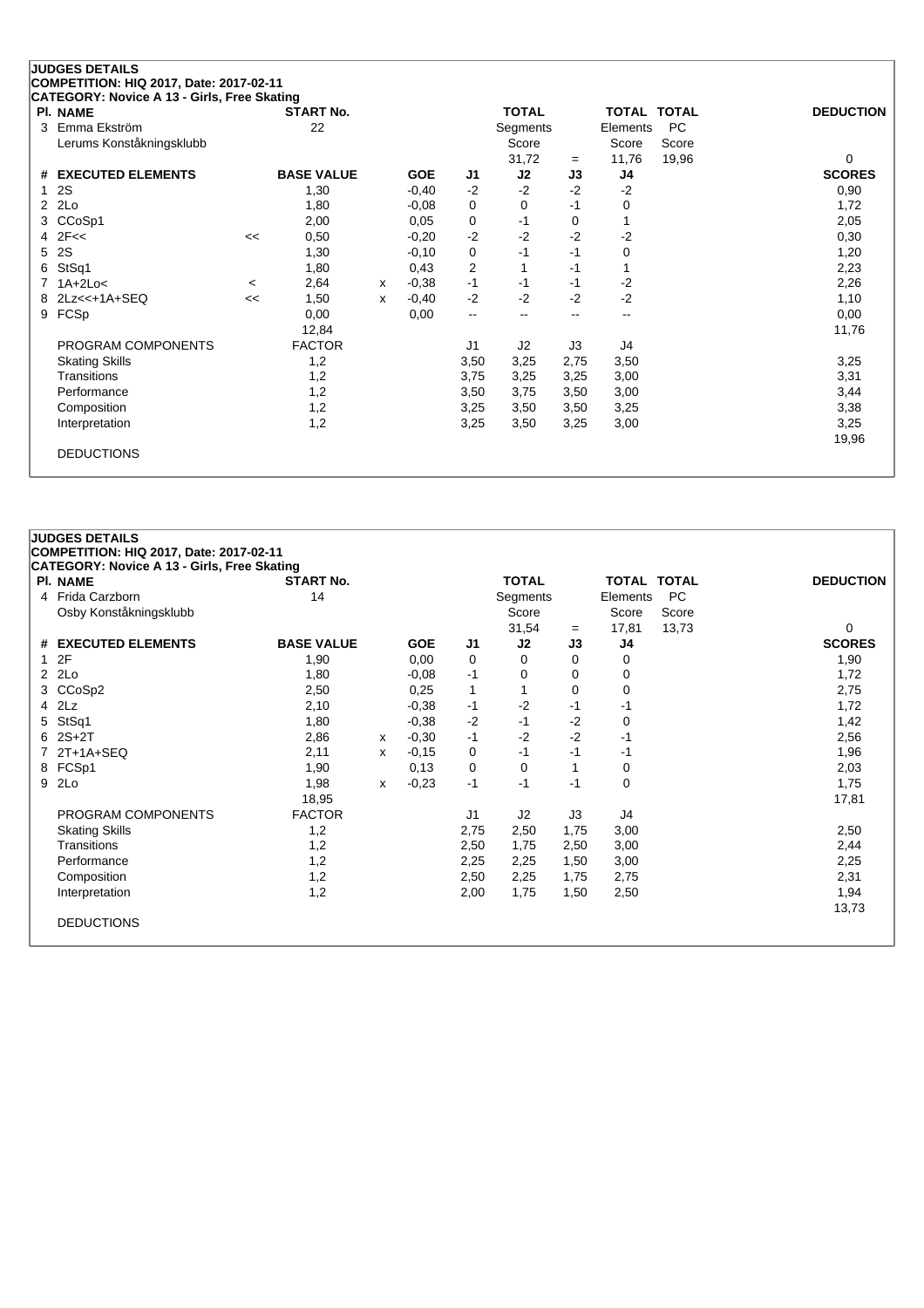|   | <b>JUDGES DETAILS</b>                       |         |                   |              |            |      |              |      |                    |           |                  |
|---|---------------------------------------------|---------|-------------------|--------------|------------|------|--------------|------|--------------------|-----------|------------------|
|   | COMPETITION: HIQ 2017, Date: 2017-02-11     |         |                   |              |            |      |              |      |                    |           |                  |
|   | CATEGORY: Novice A 13 - Girls, Free Skating |         |                   |              |            |      |              |      |                    |           |                  |
|   | <b>PI. NAME</b>                             |         | <b>START No.</b>  |              |            |      | <b>TOTAL</b> |      | <b>TOTAL TOTAL</b> |           | <b>DEDUCTION</b> |
| 5 | Josefine Jaenecke                           |         | 21                |              |            |      | Segments     |      | Elements           | <b>PC</b> |                  |
|   | Trelleborgs Konståkningsklubb               |         |                   |              |            |      | Score        |      | Score              | Score     |                  |
|   |                                             |         |                   |              |            |      | 30,80        | $=$  | 15,70              | 15,60     | 0,5              |
| # | <b>EXECUTED ELEMENTS</b>                    |         | <b>BASE VALUE</b> |              | <b>GOE</b> | J1.  | J2           | J3   | J4                 |           | <b>SCORES</b>    |
|   | FSSp2                                       |         | 2,30              |              | $-0,45$    | $-2$ | $-2$         | $-1$ | $-1$               |           | 1,85             |
| 2 | 2F<                                         | $\,<\,$ | 1,40              |              | $-0,90$    | $-3$ | $-3$         | $-3$ | $-3$               |           | 0,50             |
| 3 | $2S+2Loc<$                                  | <<      | 1,80              |              | $-0.50$    | $-2$ | $-3$         | $-2$ | $-3$               |           | 1,30             |
| 4 | CCoSp2+V                                    | $\vee$  | 2,00              |              | 0,25       | 1    | $\Omega$     |      | 0                  |           | 2,25             |
|   | 2Lz+1A+SEQ                                  |         | 2,82              | X            | $-0,15$    | 0    | -1           | 0    | -1                 |           | 2,67             |
| 6 | 2Lo                                         |         | 1,98              | $\mathsf{x}$ | 0,15       | 1    | $\Omega$     |      | 0                  |           | 2,13             |
| 7 | StSq1                                       |         | 1,80              |              | $-0,23$    | 0    | $-1$         | 0    | $-2$               |           | 1,57             |
| 8 | 2F                                          |         | 2,09              | $\mathsf{x}$ | 0,08       | 0    | 0            |      | 0                  |           | 2,17             |
| 9 | 1A                                          |         | 1,21              | x            | 0,05       | 0    | $\Omega$     |      | $\mathbf 0$        |           | 1,26             |
|   |                                             |         | 17,40             |              |            |      |              |      |                    |           | 15,70            |
|   | PROGRAM COMPONENTS                          |         | <b>FACTOR</b>     |              |            | J1   | J2           | J3   | J4                 |           |                  |
|   | <b>Skating Skills</b>                       |         | 1,2               |              |            | 3,25 | 3,00         | 2,75 | 3,25               |           | 3,06             |
|   | Transitions                                 |         | 1,2               |              |            | 2,75 | 2,25         | 2,50 | 3,00               |           | 2,63             |
|   | Performance                                 |         | 1,2               |              |            | 2,50 | 2,50         | 2,25 | 2,75               |           | 2,50             |
|   | Composition                                 |         | 1,2               |              |            | 3,00 | 2,75         | 1,75 | 2,75               |           | 2,56             |
|   | Interpretation                              |         | 1,2               |              |            | 2,50 | 2,25         | 1,75 | 2,50               |           | 2,25             |
|   |                                             |         |                   |              |            |      |              |      |                    |           | 15,60            |
|   | <b>DEDUCTIONS</b>                           |         |                   |              |            |      |              |      |                    |           |                  |
|   | Falls: 1                                    |         |                   |              |            |      |              |      |                    |           |                  |
|   |                                             |         |                   |              |            |      |              |      |                    |           |                  |

| <b>JUDGES DETAILS</b> |  |
|-----------------------|--|
|                       |  |

| COMPETITION: HIQ 2017, Date: 2017-02-11                        |         |                   |   |            |             |                |          |                    |           |                  |
|----------------------------------------------------------------|---------|-------------------|---|------------|-------------|----------------|----------|--------------------|-----------|------------------|
| CATEGORY: Novice A 13 - Girls, Free Skating<br><b>PI. NAME</b> |         | <b>START No.</b>  |   |            |             | <b>TOTAL</b>   |          | <b>TOTAL TOTAL</b> |           | <b>DEDUCTION</b> |
| 6 Klara Andersson                                              |         | 15                |   |            |             |                |          |                    | <b>PC</b> |                  |
|                                                                |         |                   |   |            |             | Segments       |          | Elements           |           |                  |
| Konståkarna Borås                                              |         |                   |   |            |             | Score          |          | Score              | Score     |                  |
|                                                                |         |                   |   |            |             | 30,36          | $=$      | 16,37              | 14,49     | 0,5              |
| # EXECUTED ELEMENTS                                            |         | <b>BASE VALUE</b> |   | <b>GOE</b> | J1          | J2             | J3       | J4                 |           | <b>SCORES</b>    |
| 1 $2S+2T<$                                                     | $\,<\,$ | 2,20              |   | $-0,60$    | $-3$        | $-3$           | -3       | $-3$               |           | 1,60             |
| $2$ $2F<$                                                      | <       | 1,40              |   | $-0.53$    | $-2$        | $-2$           | -1       | -2                 |           | 0,87             |
| 3 2Lo                                                          |         | 1,80              |   | 0,00       | 0           | $\mathbf 0$    | 0        | 0                  |           | 1,80             |
| 4 CCoSp3                                                       |         | 3,00              |   | $-0.08$    | $-1$        | 0              | 0        | 0                  |           | 2,92             |
| 5 2Lo                                                          |         | 1,98              | X | 0,00       | $\mathbf 0$ | $\Omega$       | $\Omega$ | 0                  |           | 1,98             |
| 6 FCSp1                                                        |         | 1,90              |   | 0,13       | 1           | 0              | 0        | 0                  |           | 2,03             |
| 7 1A+1A+SEQ                                                    |         | 1,94              | x | 0,10       | 1           | 0              |          | 0                  |           | 2,04             |
| 8 StSq1                                                        |         | 1,80              |   | $-0,15$    | 0           | 0              | -1       | -1                 |           | 1,65             |
| 9 2S                                                           |         | 1,43              | x | 0,05       | $\mathbf 0$ | $\mathbf 0$    |          | 0                  |           | 1,48             |
|                                                                |         | 17,45             |   |            |             |                |          |                    |           | 16,37            |
| PROGRAM COMPONENTS                                             |         | <b>FACTOR</b>     |   |            | J1          | J <sub>2</sub> | J3       | J4                 |           |                  |
| <b>Skating Skills</b>                                          |         | 1,2               |   |            | 3,00        | 2,50           | 2,25     | 2,75               |           | 2,63             |
| Transitions                                                    |         | 1,2               |   |            | 2,50        | 2,25           | 1,75     | 2,50               |           | 2,25             |
| Performance                                                    |         | 1,2               |   |            | 3,00        | 2,75           | 2,50     | 3,00               |           | 2,81             |
| Composition                                                    |         | 1,2               |   |            | 2,50        | 2,50           | 1,50     | 2,50               |           | 2,25             |
|                                                                |         | 1,2               |   |            |             |                |          |                    |           | 2,13             |
| Interpretation                                                 |         |                   |   |            | 2,50        | 2,25           | 1,50     | 2,25               |           |                  |
|                                                                |         |                   |   |            |             |                |          |                    |           | 14,49            |
| <b>DEDUCTIONS</b>                                              |         |                   |   |            |             |                |          |                    |           |                  |
| Falls: 1                                                       |         |                   |   |            |             |                |          |                    |           |                  |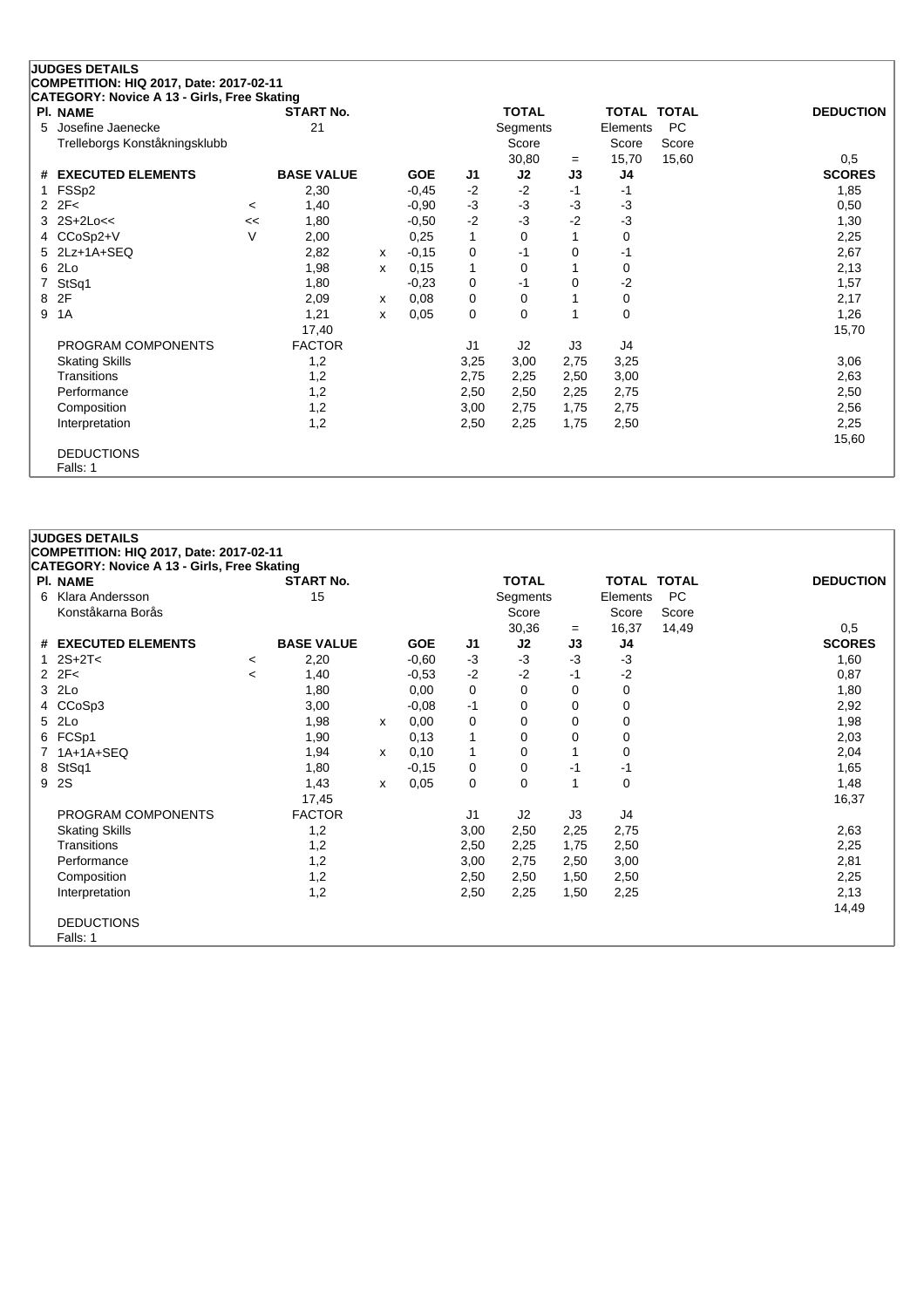|                | <b>JUDGES DETAILS</b>                                          |         |                   |   |            |                |              |           |                    |           |                      |
|----------------|----------------------------------------------------------------|---------|-------------------|---|------------|----------------|--------------|-----------|--------------------|-----------|----------------------|
|                | COMPETITION: HIQ 2017, Date: 2017-02-11                        |         |                   |   |            |                |              |           |                    |           |                      |
|                | CATEGORY: Novice A 13 - Girls, Free Skating<br><b>PI. NAME</b> |         | <b>START No.</b>  |   |            |                | <b>TOTAL</b> |           | <b>TOTAL TOTAL</b> |           | <b>DEDUCTION</b>     |
| $\overline{7}$ | Victoria Uddegren                                              |         | 19                |   |            |                | Segments     |           | Elements           | <b>PC</b> |                      |
|                | Lerums Konståkningsklubb                                       |         |                   |   |            |                | Score        |           | Score              | Score     |                      |
|                |                                                                |         |                   |   |            |                |              |           |                    |           |                      |
| #              | <b>EXECUTED ELEMENTS</b>                                       |         | <b>BASE VALUE</b> |   | <b>GOE</b> | J <sub>1</sub> | 29,83<br>J2  | $=$<br>J3 | 13,51<br>J4        | 16,82     | 0,5<br><b>SCORES</b> |
|                | 2Lo                                                            |         | 1,80              |   |            | $-1$           | $-1$         | -1        | $-1$               |           |                      |
|                |                                                                |         |                   |   | $-0,30$    |                |              |           |                    |           | 1,50                 |
| $\mathcal{P}$  | 2Lz<<                                                          | <<      | 0,60              |   | $-0,30$    | $-3$           | $-3$         | -3        | $-3$               |           | 0,30                 |
| 3              | 2S                                                             |         | 1,30              |   | $-0,05$    | 0              | $\Omega$     | $-1$      | 0                  |           | 1,25                 |
| 4              | CCoSp1                                                         |         | 2,00              |   | $-0,15$    | 0              | -1           | -1        | 0                  |           | 1,85                 |
|                | $1A+1A+SEQ$                                                    |         | 1,94              | x | 0,15       | $\mathbf{1}$   | 0            |           |                    |           | 2,09                 |
| 6              | 2S                                                             |         | 1,43              | x | $-0,15$    | $-1$           | 0            | -1        | -1                 |           | 1,28                 |
|                | StSq1                                                          |         | 1,80              |   | 0,00       | 0              | 0            | 0         | 0                  |           | 1,80                 |
| 8              | $2Lo+1Lo<$                                                     | $\,<\,$ | 2,42              | X | $-0.45$    | $-1$           | $-2$         | $-1$      | $-2$               |           | 1,97                 |
| 9              | FSSpB                                                          |         | 1,70              |   | $-0,23$    | $-2$           | -1           | $\Omega$  | $\Omega$           |           | 1,47                 |
|                |                                                                |         | 14,99             |   |            |                |              |           |                    |           | 13,51                |
|                | PROGRAM COMPONENTS                                             |         | <b>FACTOR</b>     |   |            | J1             | J2           | J3        | J4                 |           |                      |
|                | <b>Skating Skills</b>                                          |         | 1,2               |   |            | 3,25           | 3,00         | 2,75      | 3,25               |           | 3,06                 |
|                | Transitions                                                    |         | 1,2               |   |            | 3,00           | 2,50         | 2,50      | 3,00               |           | 2,75                 |
|                | Performance                                                    |         | 1,2               |   |            | 2,75           | 3,00         | 2,75      | 3,00               |           | 2,88                 |
|                | Composition                                                    |         | 1,2               |   |            | 2,75           | 2,75         | 2,00      | 3,25               |           | 2,69                 |
|                | Interpretation                                                 |         | 1,2               |   |            | 3,00           | 2,50         | 1,75      | 3,25               |           | 2,63                 |
|                |                                                                |         |                   |   |            |                |              |           |                    |           | 16,82                |
|                | <b>DEDUCTIONS</b>                                              |         |                   |   |            |                |              |           |                    |           |                      |
|                | Falls: 1                                                       |         |                   |   |            |                |              |           |                    |           |                      |
|                |                                                                |         |                   |   |            |                |              |           |                    |           |                      |

|                | <b>JUDGES DETAILS</b>                                                                         |                   |   |            |                |              |      |                    |           |                  |
|----------------|-----------------------------------------------------------------------------------------------|-------------------|---|------------|----------------|--------------|------|--------------------|-----------|------------------|
|                | COMPETITION: HIQ 2017, Date: 2017-02-11<br><b>CATEGORY: Novice A 13 - Girls, Free Skating</b> |                   |   |            |                |              |      |                    |           |                  |
|                | PI. NAME                                                                                      | <b>START No.</b>  |   |            |                | <b>TOTAL</b> |      | <b>TOTAL TOTAL</b> |           | <b>DEDUCTION</b> |
| 8              | Elna Thanasinaris                                                                             | 10                |   |            |                | Segments     |      | Elements           | <b>PC</b> |                  |
|                | Göteborgs Isdansklubb                                                                         |                   |   |            |                | Score        |      | Score              | Score     |                  |
|                |                                                                                               |                   |   |            |                | 29,59        | $=$  | 14,52              | 15,07     | 0                |
|                | # EXECUTED ELEMENTS                                                                           | <b>BASE VALUE</b> |   | <b>GOE</b> | J1             | J2           | J3   | J4                 |           | <b>SCORES</b>    |
| 1.             | 2F                                                                                            | 1,90              |   | 0,08       | 0              | 0            |      | 0                  |           | 1,98             |
| $\overline{2}$ | 2T                                                                                            | 1,30              |   | $-0.25$    | $-1$           | $-2$         | $-1$ | -1                 |           | 1,05             |
| 3              | 2Lz                                                                                           | 2,10              |   | $-0,23$    | $-1$           | $-1$         | $-1$ | 0                  |           | 1,87             |
| 4              | CCoSp1                                                                                        | 2,00              |   | 0,00       | 0              | 0            | 0    | 0                  |           | 2,00             |
| 5              | 1A                                                                                            | 1,10              |   | 0,00       | 0              | 0            | 0    | 0                  |           | 1,10             |
| 6              | 2S                                                                                            | 1,43              | x | 0,05       | 0              | 0            |      | $\Omega$           |           | 1,48             |
|                | FCSpB                                                                                         | 1,60              |   | $-0,30$    | $-1$           | $-1$         | $-1$ | -1                 |           | 1,30             |
|                | 8 2Lo+1T                                                                                      | 2,42              | x | $-0,45$    | -1             | -1           | $-2$ | $-2$               |           | 1,97             |
| 9              | StSq1                                                                                         | 1,80              |   | $-0,03$    | 0              | $\mathbf{1}$ | $-1$ | $-1$               |           | 1,77             |
|                |                                                                                               | 15,65             |   |            |                |              |      |                    |           | 14,52            |
|                | PROGRAM COMPONENTS                                                                            | <b>FACTOR</b>     |   |            | J <sub>1</sub> | J2           | J3   | J4                 |           |                  |
|                | <b>Skating Skills</b>                                                                         | 1,2               |   |            | 2,50           | 2,50         | 2,75 | 3,00               |           | 2,69             |
|                | Transitions                                                                                   | 1,2               |   |            | 2,50           | 2,25         | 3,00 | 2,50               |           | 2,56             |
|                | Performance                                                                                   | 1,2               |   |            | 2,25           | 2,50         | 2,75 | 2,50               |           | 2,50             |
|                | Composition                                                                                   | 1,2               |   |            | 2,50           | 2,50         | 2,50 | 2,50               |           | 2,50             |
|                | Interpretation                                                                                | 1,2               |   |            | 2,25           | 2,00         | 2,75 | 2,25               |           | 2,31             |
|                |                                                                                               |                   |   |            |                |              |      |                    |           | 15,07            |
|                | <b>DEDUCTIONS</b>                                                                             |                   |   |            |                |              |      |                    |           |                  |
|                |                                                                                               |                   |   |            |                |              |      |                    |           |                  |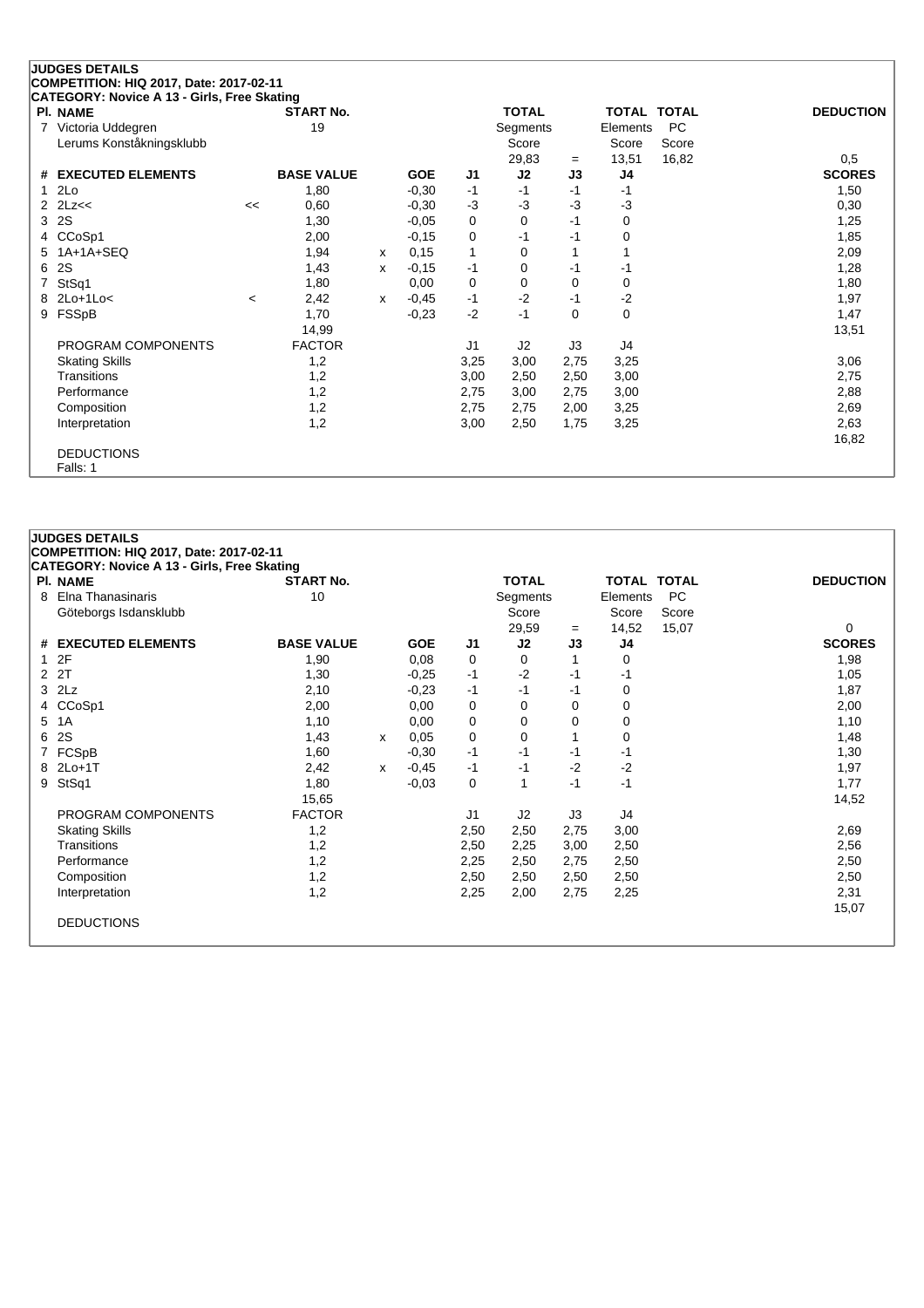| PI. NAME                       | <b>START No.</b>  |   |            |      | <b>TOTAL</b>   |          |                | TOTAL TOTAL | <b>DEDUCTION</b> |
|--------------------------------|-------------------|---|------------|------|----------------|----------|----------------|-------------|------------------|
| Ebba Löfvendahl<br>9           | 2                 |   |            |      | Segments       |          | Elements       | PC          |                  |
| Uddevalla Konståkningsförening |                   |   |            |      | Score          |          | Score          | Score       |                  |
|                                |                   |   |            |      | 29,17          | $=$      | 15,48          | 14,19       | 0,5              |
| <b>EXECUTED ELEMENTS</b><br>#  | <b>BASE VALUE</b> |   | <b>GOE</b> | J1   | J2             | J3       | J <sub>4</sub> |             | <b>SCORES</b>    |
| 2S<br>1                        | 1,30              |   | 0,05       | 0    | 0              |          | 0              |             | 1,35             |
| 2Lz<br>2                       | 2,10              |   | $-0.08$    | 0    | 0              | -1       | 0              |             | 2,02             |
| $1A+1Lo$<br>3                  | 1,60              |   | 0,00       | 0    | 0              | 0        | 0              |             | 1,60             |
| CCoSp2<br>4                    | 2,50              |   | 0,13       | 0    | 0              |          | 0              |             | 2,63             |
| StSq1<br>5                     | 1,80              |   | 0,00       | 0    | 0              | 0        | 0              |             | 1,80             |
| 2F<<br>6                       | 1,54<br>$\,<\,$   | X | $-0,53$    | $-1$ | $-2$           | $-2$     | $-2$           |             | 1,01             |
| $1A+2T$                        | 2,64              | x | $-0.60$    | $-3$ | $-3$           | $-3$     | $-3$           |             | 2,04             |
| 2S<br>8                        | 1,43              | x | 0,00       | 0    | 0              | $\Omega$ | 0              |             | 1,43             |
| FCSp1<br>9                     | 1,90              |   | $-0,30$    | $-1$ | $-2$           | 0        | $-1$           |             | 1,60             |
|                                | 16,81             |   |            |      |                |          |                |             | 15,48            |
| PROGRAM COMPONENTS             | <b>FACTOR</b>     |   |            | J1   | J <sub>2</sub> | J3       | J4             |             |                  |
| <b>Skating Skills</b>          | 1,2               |   |            | 2,50 | 2,25           | 2,50     | 2,75           |             | 2,50             |
| <b>Transitions</b>             | 1,2               |   |            | 2,25 | 1.75           | 2,75     | 2,25           |             | 2,25             |
| Performance                    | 1,2               |   |            | 2,00 | 2,25           | 2,75     | 2,50           |             | 2,38             |
| Composition                    | 1,2               |   |            | 2,25 | 2,25           | 2,50     | 2,50           |             | 2,38             |
| Interpretation                 | 1,2               |   |            | 2,25 | 2,00           | 2,50     | 2,50           |             | 2,31             |
|                                |                   |   |            |      |                |          |                |             | 14,19            |

|                | <b>JUDGES DETAILS</b><br>COMPETITION: HIQ 2017, Date: 2017-02-11 |         |                   |   |            |                |              |      |                    |           |                  |
|----------------|------------------------------------------------------------------|---------|-------------------|---|------------|----------------|--------------|------|--------------------|-----------|------------------|
|                | <b>CATEGORY: Novice A 13 - Girls, Free Skating</b>               |         |                   |   |            |                |              |      |                    |           |                  |
|                | <b>PI. NAME</b>                                                  |         | <b>START No.</b>  |   |            |                | <b>TOTAL</b> |      | <b>TOTAL TOTAL</b> |           | <b>DEDUCTION</b> |
|                | 10 Hanna Andersson                                               |         | 17                |   |            |                | Segments     |      | Elements           | <b>PC</b> |                  |
|                | Kungsbacka Konståkningsklubb                                     |         |                   |   |            |                | Score        |      | Score              | Score     |                  |
|                |                                                                  |         |                   |   |            |                | 28,96        | $=$  | 12,83              | 16,13     | 0                |
|                | # EXECUTED ELEMENTS                                              |         | <b>BASE VALUE</b> |   | <b>GOE</b> | J1             | J2           | J3   | J <sub>4</sub>     |           | <b>SCORES</b>    |
|                | 1 1 A                                                            |         | 1,10              |   | 0,10       | 0              | 1            |      | 0                  |           | 1,20             |
| $\overline{2}$ | CCoSp2                                                           |         | 2,50              |   | $-0,23$    | 0              | $-1$         | 0    | $-2$               |           | 2,27             |
|                | 3 2S                                                             |         | 1,30              |   | $-0,45$    | $-2$           | $-3$         | $-2$ | $-2$               |           | 0,85             |
|                | 4 1Lz+1Lo                                                        |         | 1,10              |   | 0,05       | 0              | 0            |      | 0                  |           | 1,15             |
| 5              | $1A+2T<$                                                         | $\,<\,$ | 2,00              |   | $-0,55$    | $-3$           | $-3$         | $-3$ | $-2$               |           | 1,45             |
|                | 6 StSq2                                                          |         | 2,60              |   | 0,50       | $\mathbf{1}$   | 1            |      |                    |           | 3,10             |
|                | 7 2S                                                             |         | 1,43              | x | 0,00       | 0              | 0            | 0    | 0                  |           | 1,43             |
|                | 8 2T                                                             |         | 1,43              | x | $-0,05$    | 0              | 0            | 0    | $-1$               |           | 1,38             |
|                | 9 FCSSp                                                          |         | 0,00              |   | 0,00       | -−             | $-$          | $-$  | --                 |           | 0,00             |
|                |                                                                  |         | 13,46             |   |            |                |              |      |                    |           | 12,83            |
|                | PROGRAM COMPONENTS                                               |         | <b>FACTOR</b>     |   |            | J <sub>1</sub> | J2           | J3   | J4                 |           |                  |
|                | <b>Skating Skills</b>                                            |         | 1,2               |   |            | 2,75           | 2,50         | 2,75 | 3,00               |           | 2,75             |
|                | Transitions                                                      |         | 1,2               |   |            | 2,50           | 2,50         | 2,75 | 2,75               |           | 2,63             |
|                | Performance                                                      |         | 1,2               |   |            | 2,50           | 2,25         | 2,50 | 3,00               |           | 2,56             |
|                | Composition                                                      |         | 1,2               |   |            | 3,00           | 2,75         | 2,50 | 3,00               |           | 2,81             |
|                | Interpretation                                                   |         | 1,2               |   |            | 3,25           | 2,25         | 2,50 | 2,75               |           | 2,69             |
|                |                                                                  |         |                   |   |            |                |              |      |                    |           | 16,13            |
|                | <b>DEDUCTIONS</b>                                                |         |                   |   |            |                |              |      |                    |           |                  |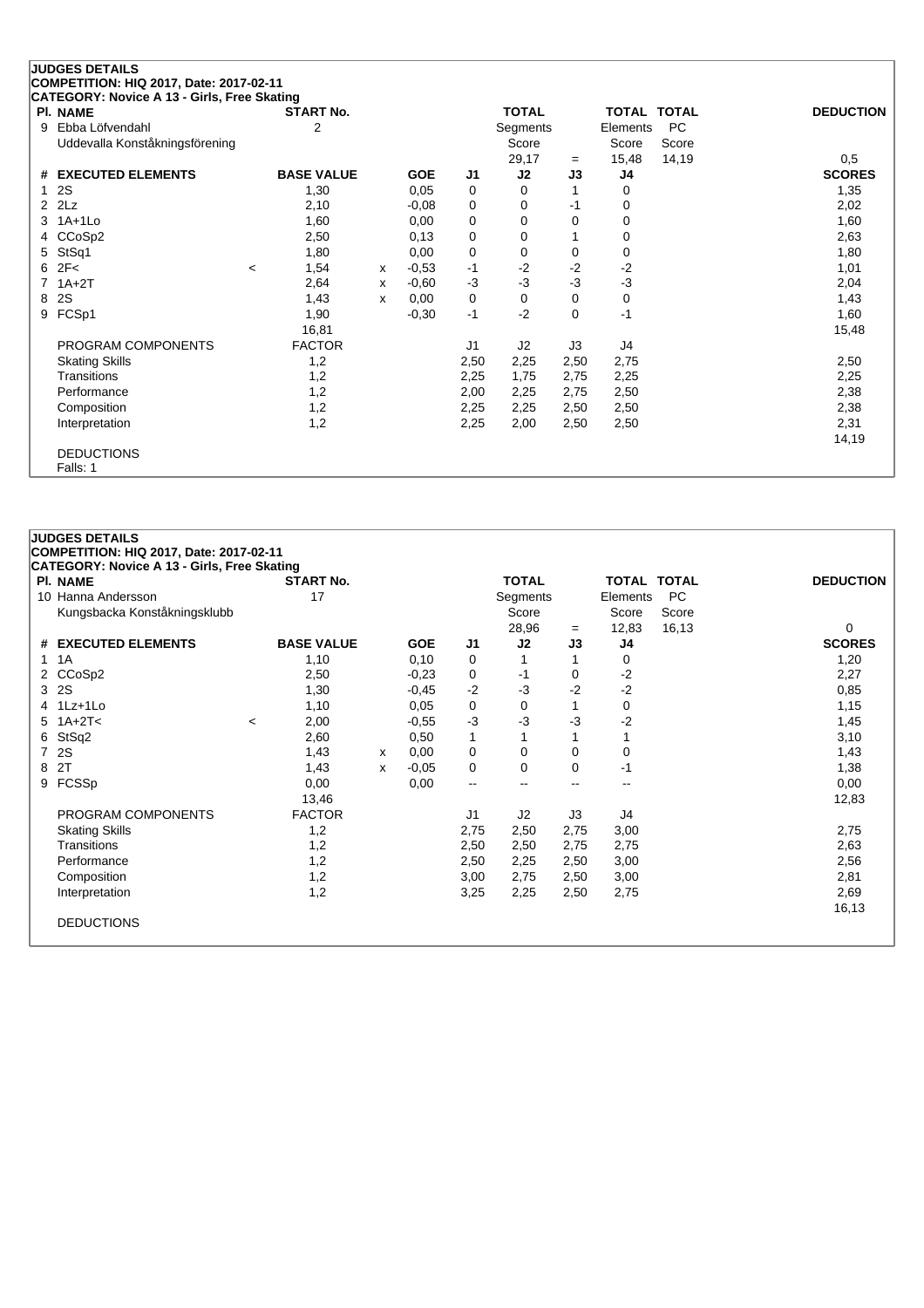|                | <b>JUDGES DETAILS</b>                                          |         |                   |   |            |                |              |           |          |                    |                  |
|----------------|----------------------------------------------------------------|---------|-------------------|---|------------|----------------|--------------|-----------|----------|--------------------|------------------|
|                | COMPETITION: HIQ 2017, Date: 2017-02-11                        |         |                   |   |            |                |              |           |          |                    |                  |
|                | CATEGORY: Novice A 13 - Girls, Free Skating<br><b>PI. NAME</b> |         | <b>START No.</b>  |   |            |                | <b>TOTAL</b> |           |          | <b>TOTAL TOTAL</b> | <b>DEDUCTION</b> |
| 11             | Tilde Jalmestam                                                |         | 13                |   |            |                | Segments     |           | Elements | <b>PC</b>          |                  |
|                | Kungsbacka Konståkningsklubb                                   |         |                   |   |            |                | Score        |           | Score    | Score              |                  |
|                |                                                                |         |                   |   |            |                | 28,19        |           | 13,51    | 15,18              | 0,5              |
| #              | <b>EXECUTED ELEMENTS</b>                                       |         | <b>BASE VALUE</b> |   | <b>GOE</b> | J1             | J2           | $=$<br>J3 | J4       |                    | <b>SCORES</b>    |
|                | $1A+1T$                                                        |         | 1,50              |   | 0,05       | 0              | 0            | 1         | 0        |                    | 1,55             |
| $\overline{2}$ | 2Lo                                                            |         | 1,80              |   | $-0,30$    | $-1$           | -1           | -1        | -1       |                    | 1,50             |
| 3              | 2S                                                             |         | 1,30              |   | 0,00       | 0              | $\Omega$     | $\Omega$  | 0        |                    | 1,30             |
| 4              | CCoSp3                                                         |         | 3,00              |   | 0,13       | 0              | $\Omega$     |           | 0        |                    | 3,13             |
| 5              | 2Lo<                                                           | $\,<\,$ | 1,30              |   | $-0,38$    | $-1$           | -1           | -1        | $-2$     |                    | 0,92             |
| 6              | StSqB                                                          |         | 1,50              |   | $-0,23$    | $-1$           | $\Omega$     | $-2$      | 0        |                    | 1,27             |
|                | $1A+1T$                                                        |         | 1,65              | x | 0,05       | 0              | 0            |           | 0        |                    | 1,70             |
| 8              | 2S<<                                                           | <<      | 0,44              | x | $-0,30$    | $-3$           | $-3$         | $-3$      | $-3$     |                    | 0,14             |
| 9              | FSSp2                                                          |         | 2,30              |   | $-0,30$    | 0              | -1           | $-1$      | $-2$     |                    | 2,00             |
|                |                                                                |         | 14,79             |   |            |                |              |           |          |                    | 13,51            |
|                | PROGRAM COMPONENTS                                             |         | <b>FACTOR</b>     |   |            | J <sub>1</sub> | J2           | J3        | J4       |                    |                  |
|                |                                                                |         |                   |   |            |                |              |           |          |                    |                  |
|                | <b>Skating Skills</b>                                          |         | 1,2               |   |            | 3,00           | 2,75         | 1,75      | 3,00     |                    | 2,63             |
|                | Transitions                                                    |         | 1,2               |   |            | 2,50           | 2,25         | 2,25      | 2,50     |                    | 2,38             |
|                | Performance                                                    |         | 1,2               |   |            | 2,25           | 3,00         | 2,50      | 3,00     |                    | 2,69             |
|                | Composition                                                    |         | 1,2               |   |            | 2,50           | 3,00         | 2,00      | 2,75     |                    | 2,56             |
|                | Interpretation                                                 |         | 1,2               |   |            | 2,25           | 2,50         | 2,25      | 2,50     |                    | 2,38             |
|                |                                                                |         |                   |   |            |                |              |           |          |                    | 15,18            |
|                | <b>DEDUCTIONS</b>                                              |         |                   |   |            |                |              |           |          |                    |                  |
|                | Falls: 1                                                       |         |                   |   |            |                |              |           |          |                    |                  |

| <b>JUDGES DETAILS</b><br>COMPETITION: HIQ 2017, Date: 2017-02-11 |         |                   |   |            |                |                |      |             |       |                  |
|------------------------------------------------------------------|---------|-------------------|---|------------|----------------|----------------|------|-------------|-------|------------------|
| <b>CATEGORY: Novice A 13 - Girls, Free Skating</b>               |         |                   |   |            |                |                |      |             |       |                  |
| <b>PI. NAME</b>                                                  |         | <b>START No.</b>  |   |            |                | <b>TOTAL</b>   |      | TOTAL TOTAL |       | <b>DEDUCTION</b> |
| 12 Sofia Hansson                                                 |         |                   |   |            |                | Segments       |      | Elements    | PC    |                  |
| Uddevalla Konståkningsförening                                   |         |                   |   |            |                | Score          |      | Score       | Score |                  |
|                                                                  |         |                   |   |            |                | 27,02          | $=$  | 14,31       | 12,71 | 0                |
| # EXECUTED ELEMENTS                                              |         | <b>BASE VALUE</b> |   | <b>GOE</b> | J1             | J <sub>2</sub> | J3   | J4          |       | <b>SCORES</b>    |
| 1 $1A+2T<$                                                       | $\,<\,$ | 2,00              |   | $-0.25$    | $-1$           | $-1$           | $-1$ | $-2$        |       | 1,75             |
| $2$ $2$ $\text{Lo}$                                              | $\,<\,$ | 1,30              |   | $-0,45$    | $-1$           | $-1$           | $-1$ | $-3$        |       | 0,85             |
| $3$ 2Lo<                                                         | $\prec$ | 1,30              |   | $-0,38$    | $-1$           | -1             | $-1$ | $-2$        |       | 0,92             |
| 4 CCoSp2                                                         |         | 2,50              |   | 0,00       | 0              | 0              | 0    | 0           |       | 2,50             |
| 5 2S                                                             |         | 1,43              | х | 0,00       | 0              | 0              |      | $-1$        |       | 1,43             |
| 6 $1A + 2T <$                                                    | <<      | 1,65              | X | $-0,45$    | $-2$           | $-2$           | $-2$ | $-3$        |       | 1,20             |
| 7 StSqB                                                          |         | 1,50              |   | $-0,30$    | 0              | $-1$           | $-2$ | $-1$        |       | 1,20             |
| 8 2F                                                             |         | 2,09              | x | $-0,08$    | 0              | 0              | 0    | $-1$        |       | 2,01             |
| 9 FSSp3                                                          |         | 2,60              |   | $-0,15$    | 0              | $-1$           | 0    | $-1$        |       | 2,45             |
|                                                                  |         | 16,37             |   |            |                |                |      |             |       | 14,31            |
| PROGRAM COMPONENTS                                               |         | <b>FACTOR</b>     |   |            | J <sub>1</sub> | J2             | J3   | J4          |       |                  |
| <b>Skating Skills</b>                                            |         | 1,2               |   |            | 2,50           | 2,00           | 1,50 | 2,50        |       | 2,13             |
| Transitions                                                      |         | 1,2               |   |            | 2,50           | 1,50           | 1,75 | 2,00        |       | 1,94             |
| Performance                                                      |         | 1,2               |   |            | 2,25           | 2,50           | 2,00 | 2,25        |       | 2,25             |
| Composition                                                      |         | 1,2               |   |            | 2,25           | 2,00           | 2,00 | 2,25        |       | 2,13             |
| Interpretation                                                   |         | 1,2               |   |            | 2,50           | 1,75           | 2,25 | 2,00        |       | 2,13             |
|                                                                  |         |                   |   |            |                |                |      |             |       | 12,71            |
| <b>DEDUCTIONS</b>                                                |         |                   |   |            |                |                |      |             |       |                  |
|                                                                  |         |                   |   |            |                |                |      |             |       |                  |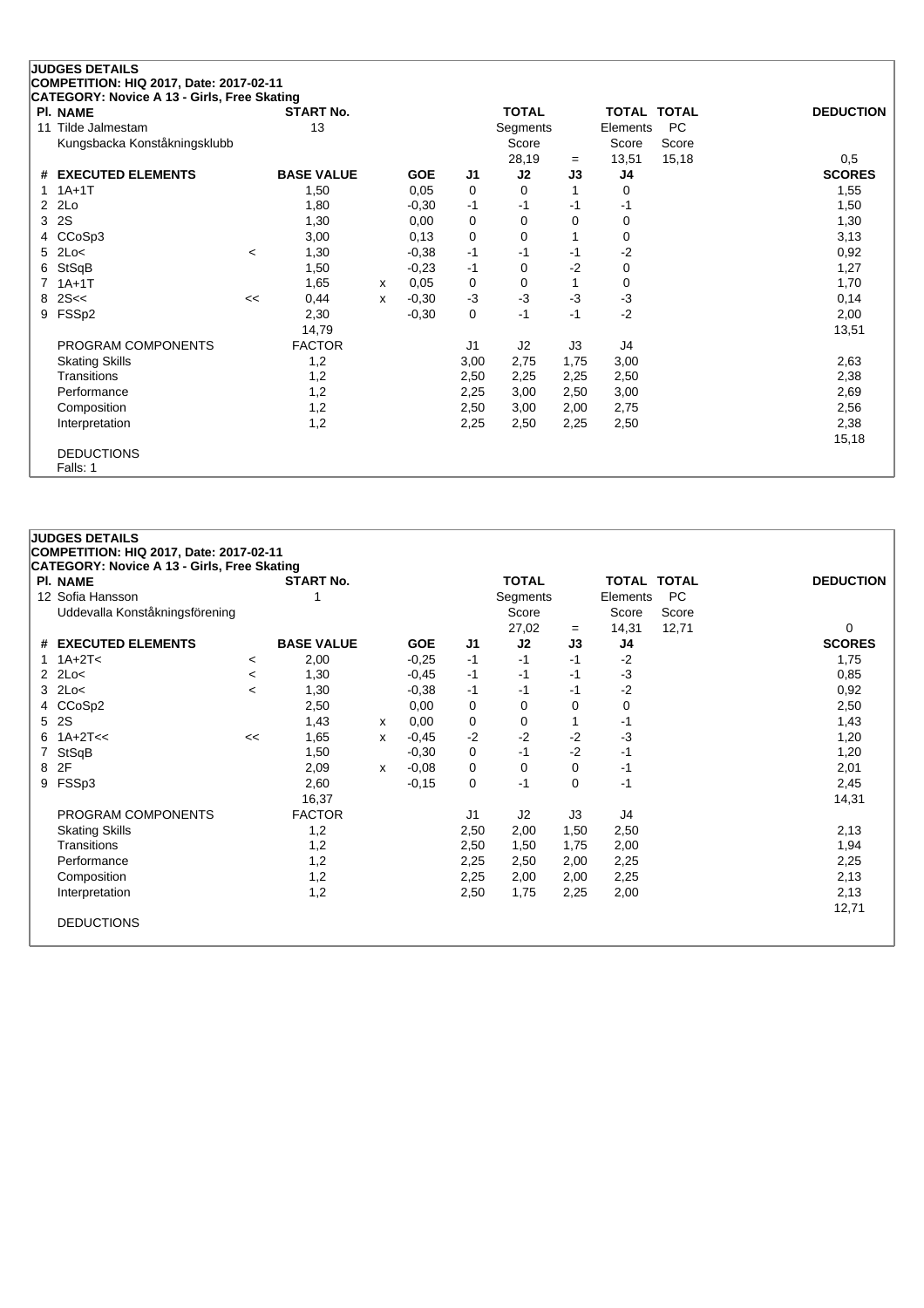## **JUDGES DETAILS COMPETITION: HIQ 2017, Date: 2017-02-11**

| CATEGORY: Novice A 13 - Girls, Free Skating |                          |                   |   |            |                          |              |      |          |                    |                  |
|---------------------------------------------|--------------------------|-------------------|---|------------|--------------------------|--------------|------|----------|--------------------|------------------|
| <b>PI. NAME</b>                             |                          | <b>START No.</b>  |   |            |                          | <b>TOTAL</b> |      |          | <b>TOTAL TOTAL</b> | <b>DEDUCTION</b> |
| 13 Maja Tohver                              |                          | 18                |   |            |                          | Segments     |      | Elements | PC                 |                  |
| Västra Frölunda KK                          |                          |                   |   |            |                          | Score        |      | Score    | Score              |                  |
|                                             |                          |                   |   |            |                          | 26,95        | $=$  | 11,99    | 15,46              | 0,5              |
| # EXECUTED ELEMENTS                         |                          | <b>BASE VALUE</b> |   | <b>GOE</b> | J1                       | J2           | J3   | J4       |                    | <b>SCORES</b>    |
| $1$ $2Lz$                                   |                          | 2,10              |   | 0,08       | 0                        | 0            | 0    |          |                    | 2,18             |
| 2 2F                                        |                          | 1,90              |   | $-0.23$    | -1                       | $-1$         | -1   | 0        |                    | 1,67             |
| 3 FSSp2                                     |                          | 2,30              |   | 0,00       | 0                        | 0            | 0    | 0        |                    | 2,30             |
| 4 2Lo                                       |                          | 1,80              |   | $-0,15$    | $-1$                     | 0            | -1   | 0        |                    | 1,65             |
| 5 2S                                        |                          | 1,30              |   | $-0,50$    | $-2$                     | $-3$         | $-2$ | $-3$     |                    | 0,80             |
| 6 StSq                                      |                          | 0,00              |   | 0,00       | $\overline{\phantom{m}}$ | --           | --   | --       |                    | 0,00             |
| $7$ $2F+2T<$                                | $\overline{\phantom{a}}$ | 3,08              | х | $-0,90$    | -3                       | $-3$         | $-3$ | $-3$     |                    | 2,18             |
| 8 1A                                        |                          | 1,21              | x | 0,00       | 0                        | 0            | 0    | 0        |                    | 1,21             |
| 9 CCoSp                                     |                          | 0,00              |   | 0,00       | $\overline{\phantom{a}}$ | --           | --   | --       |                    | 0,00             |
|                                             |                          | 13,69             |   |            |                          |              |      |          |                    | 11,99            |
| PROGRAM COMPONENTS                          |                          | <b>FACTOR</b>     |   |            | J1                       | J2           | J3   | J4       |                    |                  |
| <b>Skating Skills</b>                       |                          | 1,2               |   |            | 3,00                     | 3,25         | 2,50 | 3,25     |                    | 3,00             |
| Transitions                                 |                          | 1,2               |   |            | 2,75                     | 2,25         | 2,75 | 2,50     |                    | 2,56             |
| Performance                                 |                          | 1,2               |   |            | 2,25                     | 2,25         | 2,50 | 3,00     |                    | 2,50             |
| Composition                                 |                          | 1,2               |   |            | 2,75                     | 2,25         | 2,25 | 2,50     |                    | 2,44             |
| Interpretation                              |                          | 1,2               |   |            | 2,50                     | 2,00         | 2,50 | 2,50     |                    | 2,38             |
|                                             |                          |                   |   |            |                          |              |      |          |                    | 15,46            |
| <b>DEDUCTIONS</b>                           |                          |                   |   |            |                          |              |      |          |                    |                  |
| Falls: 1                                    |                          |                   |   |            |                          |              |      |          |                    |                  |

## **JUDGES DETAILS COMPETITION: HIQ 2017, Date: 2017-02-11 CATEGORY: Novice A 13 - Girls, Free Skating Pl. NAME START No. TOTAL TOTAL TOTAL DEDUCTION** 14 Sarah Casselbrant 20 Segments Elements PC Västra Frölunda KK Nästra Frölunda KK Score Score Score Score Score Score Score Score Score Score Score Score Score Score Score Score Score Score Score Score Score Score Score Score Score Score Score Score Score Score Scor 26,87 <sup>=</sup> 12,85 15,02 1 **# EXECUTED ELEMENTS BASE VALUE GOE J1 J2 J3 J4 SCORES** 1 2S+2T 2,60 0,00 0 0 0 0 2,60 2 2Lo< <sup>&</sup>lt; 1,30 -0,75 -2 -3 -2 -3 0,55 3 FCSp1 1,90 -0,15 0 -1 -1 0 1,75 4 2F<< << 0,50 -0,30 -3 -3 -3 -3 0,20 5 1A+2T 2,40 0,00 0 0 0 0 2,40 6 2S 1,43 <sup>x</sup> -0,45 -2 -3 -2 -2 0,98 7 2Lo< <sup>&</sup>lt; 1,43 <sup>x</sup> -0,83 -2 -3 -3 -3 0,60 8 CCoSp1 2,00 0,05 -1 0 0 1 2,05 9 StSq1 1,80 -0,08 -1 0 0 0 1,72 15,36 12,85 PROGRAM COMPONENTS FACTOR J1 J2 J3 J4 Skating Skills 1,2 3,25 2,75 2,75 3,00 2,94 Transitions 1,2 2,00 2,00 2,75 2,50 2,31 Performance 1,2 2,25 2,25 2,50 2,75 2,44 Composition 1,2 2,00 2,25 2,50 2,75 2,38 Interpretation 1,2 2,50 2,00 2,75 2,50 2,44 15,02 DEDUCTIONS Falls: 2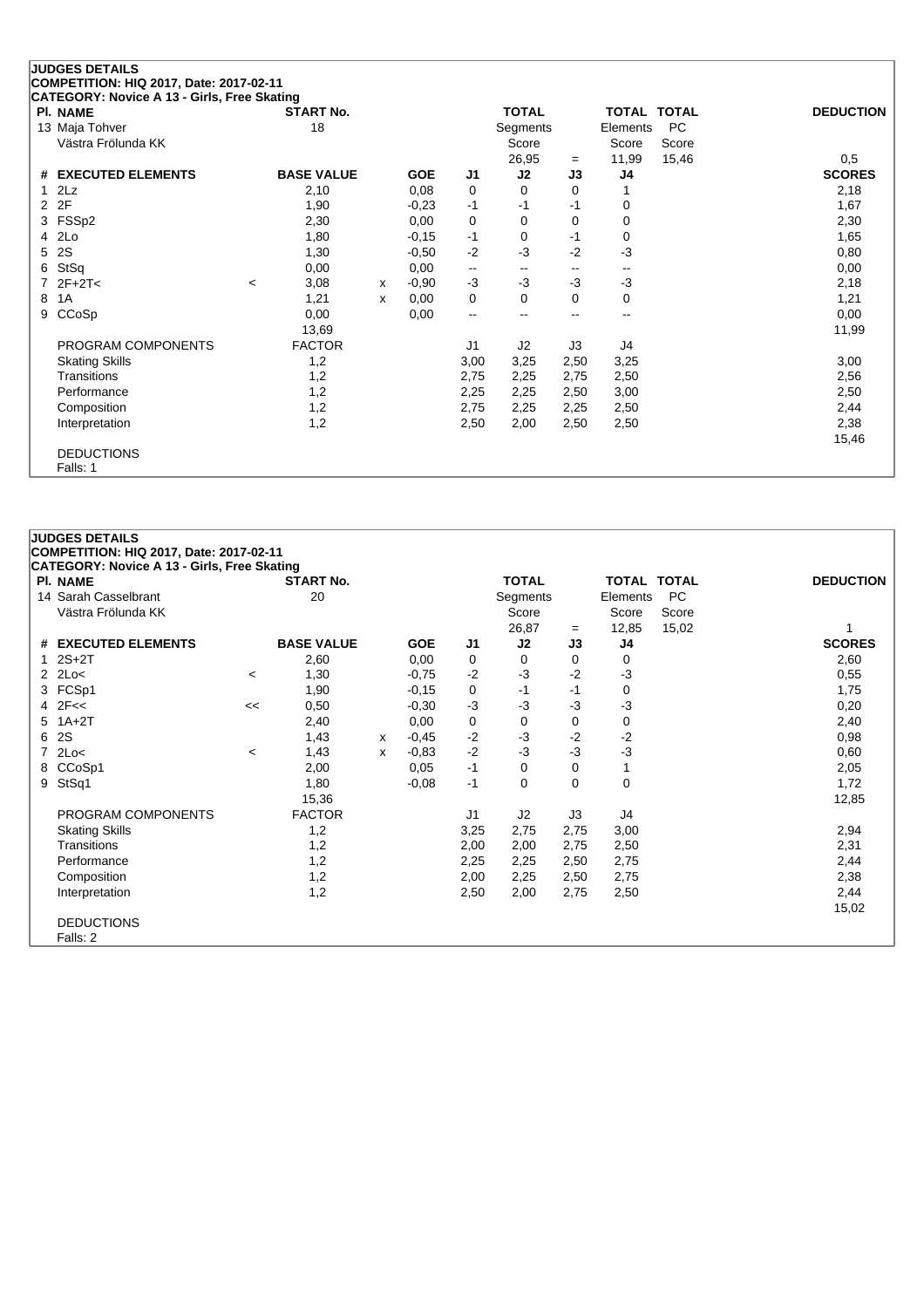| <b>JUDGES DETAILS</b>                       |         |                   |              |            |      |              |          |                    |           |                  |
|---------------------------------------------|---------|-------------------|--------------|------------|------|--------------|----------|--------------------|-----------|------------------|
| COMPETITION: HIQ 2017, Date: 2017-02-11     |         |                   |              |            |      |              |          |                    |           |                  |
| CATEGORY: Novice A 13 - Girls, Free Skating |         |                   |              |            |      |              |          |                    |           |                  |
| <b>PI. NAME</b>                             |         | <b>START No.</b>  |              |            |      | <b>TOTAL</b> |          | <b>TOTAL TOTAL</b> |           | <b>DEDUCTION</b> |
| 15 Angelika Grismanova                      |         | 9                 |              |            |      | Segments     |          | Elements           | <b>PC</b> |                  |
| Strömstads Konståkningsklubb                |         |                   |              |            |      | Score        |          | Score              | Score     |                  |
|                                             |         |                   |              |            |      | 26,79        | $=$      | 12,07              | 14,72     | 0                |
| <b>EXECUTED ELEMENTS</b><br>#               |         | <b>BASE VALUE</b> |              | <b>GOE</b> | J1   | J2           | J3       | J4                 |           | <b>SCORES</b>    |
| $1\text{L}z$<br>1                           |         | 0,60              |              | 0,00       | $-1$ | $-1$         |          | 0                  |           | 0,60             |
| 2Lo<br>2                                    |         | 1,80              |              | $-0.38$    | $-2$ | $-1$         | $-1$     | -1                 |           | 1,42             |
| StSq1<br>3                                  |         | 1,80              |              | $-0,23$    | 0    | $-1$         | $-1$     | $-1$               |           | 1,57             |
| CCoSp1<br>4                                 |         | 2,00              |              | $-0,08$    | 0    | $-1$         | 0        | 0                  |           | 1,92             |
| 2F<<br>5                                    | $\,<\,$ | 1,54              | $\mathsf{x}$ | $-0.60$    | $-2$ | $-2$         | $-2$     | $-2$               |           | 0,94             |
| 2S+1T+SEQ+1T*                               | $\star$ | 1,50              | x            | $-0,50$    | $-2$ | $-3$         | $-3$     | $-2$               |           | 1,00             |
| 2S+1A+SEQ                                   |         | 2,11              | x            | 0,00       | $-1$ | $\Omega$     |          | 0                  |           | 2,11             |
| 1A<br>8                                     |         | 1,21              | x            | $-0,25$    | $-1$ | $-2$         | $-1$     | $-1$               |           | 0,96             |
| FSSp1<br>9                                  |         | 2,00              |              | $-0,45$    | $-2$ | $-2$         | $\Omega$ | $-2$               |           | 1,55             |
|                                             |         | 14,56             |              |            |      |              |          |                    |           | 12,07            |
| PROGRAM COMPONENTS                          |         | <b>FACTOR</b>     |              |            | J1   | J2           | J3       | J4                 |           |                  |
| <b>Skating Skills</b>                       |         | 1,2               |              |            | 2,00 | 2,00         | 2,25     | 2,75               |           | 2,25             |
| Transitions                                 |         | 1,2               |              |            | 2,50 | 2,00         | 2,50     | 2,50               |           | 2,38             |
| Performance                                 |         | 1,2               |              |            | 2,25 | 2,50         | 2,75     | 2,50               |           | 2,50             |
| Composition                                 |         | 1,2               |              |            | 2,50 | 2,25         | 3,00     | 2,75               |           | 2,63             |
| Interpretation                              |         | 1,2               |              |            | 2,25 | 2,00         | 3,00     | 2,75               |           | 2,50             |
|                                             |         |                   |              |            |      |              |          |                    |           | 14,72            |
| <b>DEDUCTIONS</b>                           |         |                   |              |            |      |              |          |                    |           |                  |
|                                             |         |                   |              |            |      |              |          |                    |           |                  |

|                | <b>JUDGES DETAILS</b>                              |         |                   |   |            |                          |                          |      |                          |       |                  |
|----------------|----------------------------------------------------|---------|-------------------|---|------------|--------------------------|--------------------------|------|--------------------------|-------|------------------|
|                | COMPETITION: HIQ 2017, Date: 2017-02-11            |         |                   |   |            |                          |                          |      |                          |       |                  |
|                | <b>CATEGORY: Novice A 13 - Girls, Free Skating</b> |         |                   |   |            |                          |                          |      |                          |       |                  |
|                | PI. NAME                                           |         | <b>START No.</b>  |   |            |                          | <b>TOTAL</b>             |      | TOTAL TOTAL              |       | <b>DEDUCTION</b> |
|                | 16 Amanda Eriksson                                 |         | 16                |   |            |                          | Segments                 |      | Elements                 | PC    |                  |
|                | Västra Frölunda KK                                 |         |                   |   |            |                          | Score                    |      | Score                    | Score |                  |
|                |                                                    |         |                   |   |            |                          | 24,19                    | $=$  | 9,99                     | 14,70 | 0,5              |
| #              | <b>EXECUTED ELEMENTS</b>                           |         | <b>BASE VALUE</b> |   | <b>GOE</b> | J1                       | J2                       | J3   | J4                       |       | <b>SCORES</b>    |
| $\mathbf{1}$   | 2Lz                                                |         | 2,10              |   | 0,00       | 0                        | 0                        | 0    | 0                        |       | 2,10             |
|                | $2$ $2S+2T<$                                       | $\,<\,$ | 2,20              |   | $-0,25$    | $-1$                     | $-1$                     | $-1$ | $-2$                     |       | 1,95             |
| 3              | 2Lo<                                               | $\prec$ | 1,30              |   | $-0,30$    | $-1$                     | $-1$                     | 0    | $-2$                     |       | 1,00             |
| 4              | CCoSp                                              |         | 0,00              |   | 0,00       | $\overline{\phantom{a}}$ | $-$                      | $-$  | $\overline{\phantom{a}}$ |       | 0,00             |
| 5              | StSq1                                              |         | 1,80              |   | $-0,15$    | 0                        | $-1$                     | 0    | $-1$                     |       | 1,65             |
| 6              | CSp1*                                              | $\star$ | 0,00              |   | 0,00       | $\overline{\phantom{a}}$ | $\overline{\phantom{a}}$ | --   | --                       |       | 0,00             |
| $\overline{7}$ | 2S                                                 |         | 1,43              | х | 0,05       | 0                        | 0                        |      | 0                        |       | 1,48             |
| 8              | 2Lo<                                               | $\,<\,$ | 1,43              | х | $-0,23$    | $-1$                     | -1                       |      | $-2$                     |       | 1,20             |
| 9              | 1A                                                 |         | 1,21              | x | $-0,60$    | $-3$                     | -3                       | -3   | $-3$                     |       | 0,61             |
|                |                                                    |         | 11,47             |   |            |                          |                          |      |                          |       | 9,99             |
|                | PROGRAM COMPONENTS                                 |         | <b>FACTOR</b>     |   |            | J <sub>1</sub>           | J2                       | J3   | J4                       |       |                  |
|                | <b>Skating Skills</b>                              |         | 1,2               |   |            | 3,00                     | 2,75                     | 2,50 | 3,00                     |       | 2,81             |
|                | Transitions                                        |         | 1,2               |   |            | 2,75                     | 2,50                     | 2,50 | 2,50                     |       | 2,56             |
|                | Performance                                        |         | 1,2               |   |            | 2,50                     | 2,00                     | 2,50 | 2,75                     |       | 2,44             |
|                | Composition                                        |         | 1,2               |   |            | 3,00                     | 2,00                     | 1,50 | 2,75                     |       | 2,31             |
|                | Interpretation                                     |         | 1,2               |   |            | 2,50                     | 1,75                     | 1.75 | 2,50                     |       | 2,13             |
|                |                                                    |         |                   |   |            |                          |                          |      |                          |       | 14,70            |
|                | <b>DEDUCTIONS</b>                                  |         |                   |   |            |                          |                          |      |                          |       |                  |
|                | Falls: 1                                           |         |                   |   |            |                          |                          |      |                          |       |                  |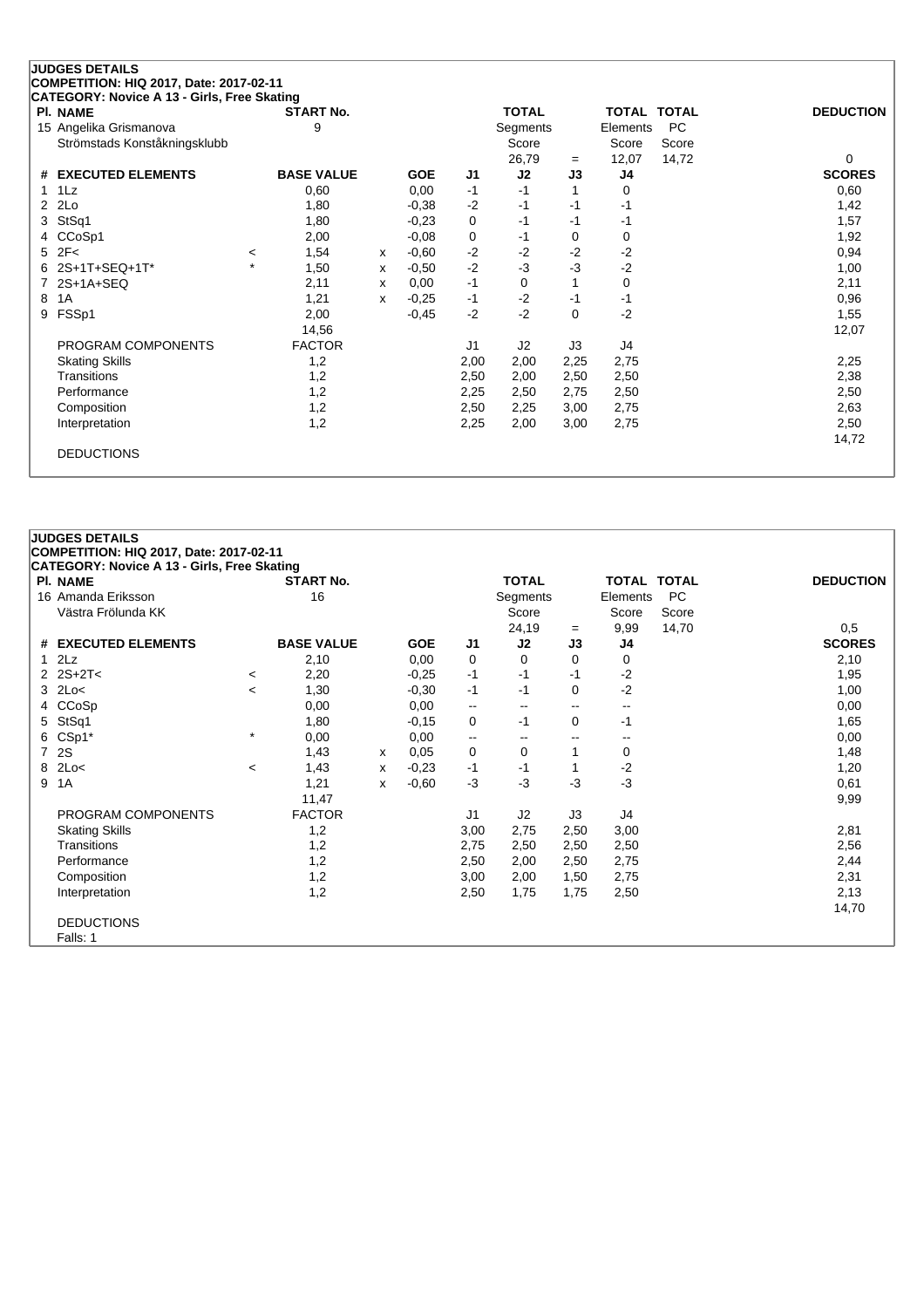|    | <b>JUDGES DETAILS</b>                       |         |                   |   |            |                |              |          |                    |           |                  |
|----|---------------------------------------------|---------|-------------------|---|------------|----------------|--------------|----------|--------------------|-----------|------------------|
|    | COMPETITION: HIQ 2017, Date: 2017-02-11     |         |                   |   |            |                |              |          |                    |           |                  |
|    | CATEGORY: Novice A 13 - Girls, Free Skating |         |                   |   |            |                |              |          |                    |           |                  |
|    | <b>PI. NAME</b>                             |         | <b>START No.</b>  |   |            |                | <b>TOTAL</b> |          | <b>TOTAL TOTAL</b> |           | <b>DEDUCTION</b> |
| 17 | Madeleine Johansson                         |         | 7                 |   |            |                | Segments     |          | Elements           | <b>PC</b> |                  |
|    | Stenungsunds Konståkningsklubb              |         |                   |   |            |                | Score        |          | Score              | Score     |                  |
|    |                                             |         |                   |   |            |                | 23,83        | $=$      | 12,03              | 12,30     | 0,5              |
| #  | <b>EXECUTED ELEMENTS</b>                    |         | <b>BASE VALUE</b> |   | <b>GOE</b> | J1             | J2           | J3       | J4                 |           | <b>SCORES</b>    |
| 1  | 1A                                          |         | 1,10              |   | 0,00       | 0              | $\Omega$     | $-1$     |                    |           | 1,10             |
|    | $2S+2T<$                                    | $\,<\,$ | 2,20              |   | $-0,30$    | $-1$           | $-1$         | $-2$     | $-2$               |           | 1,90             |
|    | 2Lo+1A+SEQ                                  |         | 2,32              |   | $-0,15$    | 0              | 0            | -1       | $-1$               |           | 2,17             |
|    | 4 FCSpB                                     |         | 1,60              |   | $-0,45$    | $-1$           | $-1$         | $-2$     | $-2$               |           | 1,15             |
| 5  | 2S                                          |         | 1,43              | x | $-0,15$    | 0              | 0            | $-2$     | $-1$               |           | 1,28             |
| 6  | 2F<                                         | $\,<\,$ | 1,54              | х | $-0,90$    | $-3$           | $-3$         | $-3$     | $-3$               |           | 0,64             |
| 7  | 2Lo<                                        | $\prec$ | 1,43              | X | $-0.68$    | $-2$           | $-2$         | $-2$     | $-3$               |           | 0,75             |
| 8  | CCoSp1                                      |         | 2,00              |   | $-0.08$    | $-1$           | 0            | 0        | 0                  |           | 1,92             |
| 9  | StSqB                                       |         | 1,50              |   | $-0,38$    | $-1$           | $-2$         | $\Omega$ | $-2$               |           | 1,12             |
|    |                                             |         | 15,12             |   |            |                |              |          |                    |           | 12,03            |
|    | PROGRAM COMPONENTS                          |         | <b>FACTOR</b>     |   |            | J <sub>1</sub> | J2           | J3       | J4                 |           |                  |
|    | <b>Skating Skills</b>                       |         | 1,2               |   |            | 2,25           | 2,25         | 2,25     | 2,50               |           | 2,31             |
|    | Transitions                                 |         | 1,2               |   |            | 2,00           | 2,00         | 2,75     | 2,00               |           | 2,19             |
|    | Performance                                 |         | 1,2               |   |            | 1,75           | 1,50         | 2,50     | 2,00               |           | 1,94             |
|    | Composition                                 |         | 1,2               |   |            | 2,00           | 1,75         | 2,50     | 2,00               |           | 2,06             |
|    | Interpretation                              |         | 1,2               |   |            | 2,00           | 1,50         | 2,00     | 1,50               |           | 1,75             |
|    |                                             |         |                   |   |            |                |              |          |                    |           | 12,30            |
|    | <b>DEDUCTIONS</b>                           |         |                   |   |            |                |              |          |                    |           |                  |
|    | Falls: 1                                    |         |                   |   |            |                |              |          |                    |           |                  |

|              | <b>JUDGES DETAILS</b>                              |         |                   |   |            |                |              |      |                    |           |                  |
|--------------|----------------------------------------------------|---------|-------------------|---|------------|----------------|--------------|------|--------------------|-----------|------------------|
|              | COMPETITION: HIQ 2017, Date: 2017-02-11            |         |                   |   |            |                |              |      |                    |           |                  |
|              | <b>CATEGORY: Novice A 13 - Girls, Free Skating</b> |         |                   |   |            |                |              |      |                    |           |                  |
|              | <b>PI. NAME</b>                                    |         | <b>START No.</b>  |   |            |                | <b>TOTAL</b> |      | <b>TOTAL TOTAL</b> |           | <b>DEDUCTION</b> |
|              | 18 Alva Brundin                                    |         | 4                 |   |            |                | Segments     |      | Elements           | <b>PC</b> |                  |
|              | Apladalens Konståkningsklubb                       |         |                   |   |            |                | Score        |      | Score              | Score     |                  |
|              |                                                    |         |                   |   |            |                | 23,49        | $=$  | 11,97              | 12,02     | 0,5              |
|              | # EXECUTED ELEMENTS                                |         | <b>BASE VALUE</b> |   | <b>GOE</b> | J <sub>1</sub> | J2           | J3   | J4                 |           | <b>SCORES</b>    |
| $\mathbf{1}$ | 2F<                                                | $\prec$ | 1,40              |   | $-0.38$    | -1             | $-1$         | -1   | $-2$               |           | 1,02             |
|              | 2 2S+2T                                            |         | 2,60              |   | 0.00       | 0              | 0            | 0    | 0                  |           | 2,60             |
| 3            | FCSpB                                              |         | 1,60              |   | $-0,38$    | 0              | $-2$         | -1   | $-2$               |           | 1,22             |
|              | 4 StSqB                                            |         | 1,50              |   | $-0.23$    | 0              | $-1$         | $-2$ | 0                  |           | 1,27             |
| 5            | 2Lo                                                |         | 1,98              | x | $-0.90$    | $-3$           | $-3$         | -3   | -3                 |           | 1,08             |
| 6            | 1Lz                                                |         | 0,66              | x | 0,05       | 0              | 0            |      | 0                  |           | 0,71             |
|              | $7$ 1A+2T<                                         | $\,<\,$ | 2,20              | X | $-0.50$    | $-2$           | -3           | $-2$ | -3                 |           | 1,70             |
|              | 8 2Lo<                                             | $\prec$ | 1,43              | X | $-0,38$    | $-1$           | $-1$         | -1   | $-2$               |           | 1,05             |
| 9            | CCoSp1+V                                           | V       | 1,70              |   | $-0,38$    | $-1$           | -1           | $-2$ | $-1$               |           | 1,32             |
|              |                                                    |         | 15,07             |   |            |                |              |      |                    |           | 11,97            |
|              | PROGRAM COMPONENTS                                 |         | <b>FACTOR</b>     |   |            | J <sub>1</sub> | J2           | J3   | J4                 |           |                  |
|              | <b>Skating Skills</b>                              |         | 1,2               |   |            | 2,25           | 2,25         | 1,75 | 2,50               |           | 2,19             |
|              | Transitions                                        |         | 1,2               |   |            | 2,00           | 1,50         | 2,25 | 2,25               |           | 2,00             |
|              | Performance                                        |         | 1,2               |   |            | 1,75           | 2,25         | 2,00 | 2,50               |           | 2,13             |
|              | Composition                                        |         | 1,2               |   |            | 2,00           | 1,75         | 1,75 | 2,25               |           | 1,94             |
|              | Interpretation                                     |         | 1,2               |   |            | 2,00           | 1,50         | 1,50 | 2,00               |           | 1,75             |
|              |                                                    |         |                   |   |            |                |              |      |                    |           | 12,02            |
|              | <b>DEDUCTIONS</b>                                  |         |                   |   |            |                |              |      |                    |           |                  |
|              | Falls: 1                                           |         |                   |   |            |                |              |      |                    |           |                  |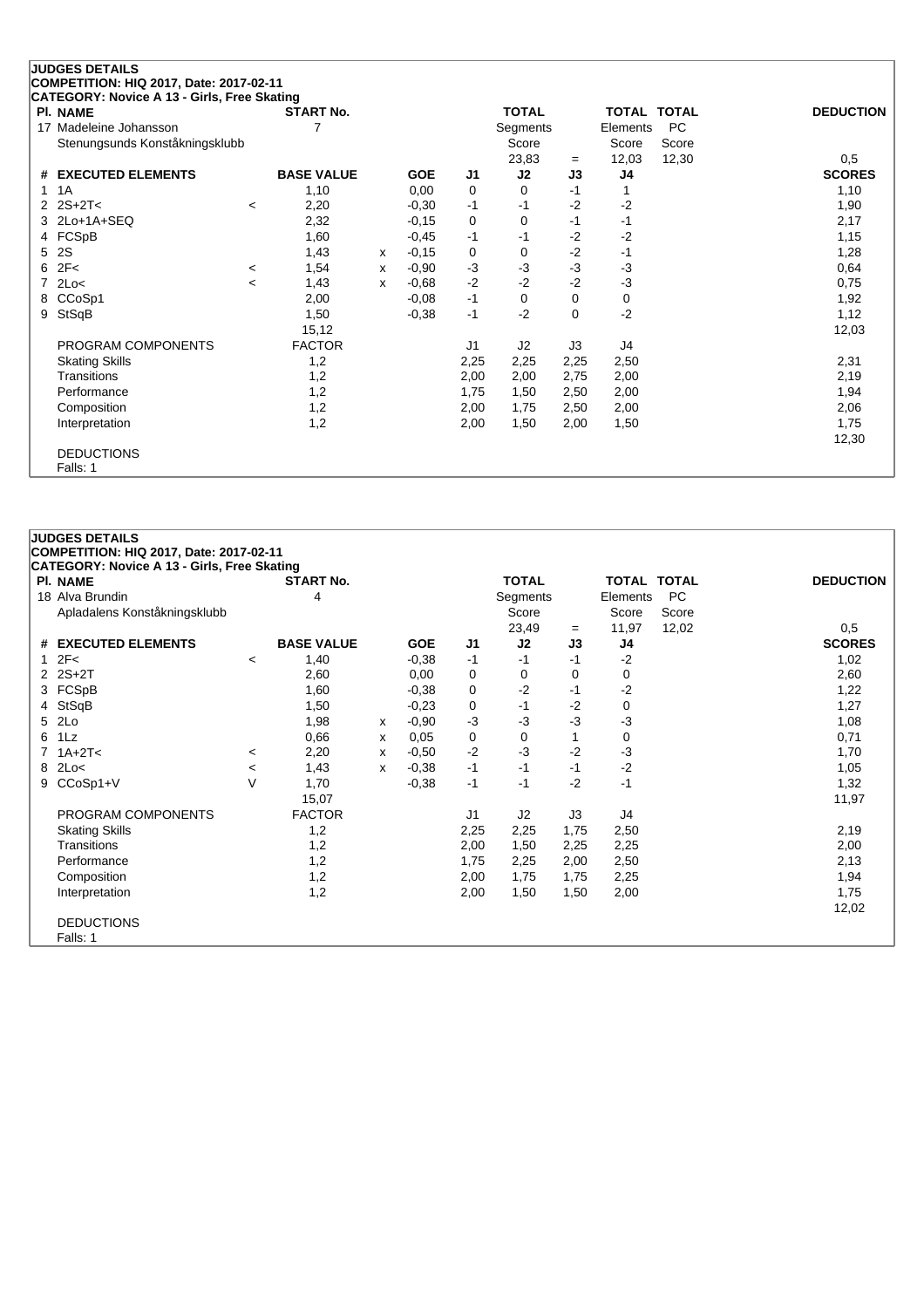|                | <b>JUDGES DETAILS</b>                       |         |                   |              |            |                |              |          |                    |           |                  |
|----------------|---------------------------------------------|---------|-------------------|--------------|------------|----------------|--------------|----------|--------------------|-----------|------------------|
|                | COMPETITION: HIQ 2017, Date: 2017-02-11     |         |                   |              |            |                |              |          |                    |           |                  |
|                | CATEGORY: Novice A 13 - Girls, Free Skating |         |                   |              |            |                |              |          |                    |           |                  |
|                | <b>PI. NAME</b>                             |         | <b>START No.</b>  |              |            |                | <b>TOTAL</b> |          | <b>TOTAL TOTAL</b> |           | <b>DEDUCTION</b> |
| 19             | Elina Sörgvist                              |         | 6                 |              |            |                | Segments     |          | Elements           | <b>PC</b> |                  |
|                | Stenungsunds Konståkningsklubb              |         |                   |              |            |                | Score        |          | Score              | Score     |                  |
|                |                                             |         |                   |              |            |                | 23,19        | $=$      | 10,72              | 12,97     | 0,5              |
| #              | <b>EXECUTED ELEMENTS</b>                    |         | <b>BASE VALUE</b> |              | <b>GOE</b> | J1             | J2           | J3       | J4                 |           | <b>SCORES</b>    |
|                | 1A                                          |         | 1,10              |              | 0,05       | 0              | 0            | 1        | 0                  |           | 1,15             |
|                | $2S< +1T$                                   | $\prec$ | 1,30              |              | $-0,30$    | $-1$           | $-1$         | $-1$     | $-3$               |           | 1,00             |
| 3              | FCSpB                                       |         | 1,60              |              | $-0,38$    | 0              | -1           | $-2$     | $-2$               |           | 1,22             |
| 4              | StSq1                                       |         | 1,80              |              | $-0,15$    | 0              | -1           | $-1$     | 0                  |           | 1,65             |
| 5              | 1F                                          |         | 0,55              | X            | 0,10       | 0              |              |          | 0                  |           | 0,65             |
| 6              | 2Lo<                                        | $\,<\,$ | 1,43              | x            | $-0,90$    | $-3$           | $-3$         | -3       | $-3$               |           | 0,53             |
| $\overline{7}$ | 2Lo<                                        | $\,<\,$ | 1,43              | X            | $-0.83$    | $-3$           | $-3$         | $-2$     | $-3$               |           | 0,60             |
| 8              | CCoSp2                                      |         | 2,50              |              | $-0.08$    | 0              | 0            | $-1$     | 0                  |           | 2,42             |
| 9              | 1Lz+1A+SEQ                                  |         | 1,50              | $\mathsf{x}$ | 0,00       | $\mathbf 0$    | $\Omega$     | $\Omega$ | 0                  |           | 1,50             |
|                |                                             |         | 13,21             |              |            |                |              |          |                    |           | 10,72            |
|                | PROGRAM COMPONENTS                          |         | <b>FACTOR</b>     |              |            | J <sub>1</sub> | J2           | J3       | J4                 |           |                  |
|                | <b>Skating Skills</b>                       |         | 1,2               |              |            | 2,25           | 2,25         | 2,25     | 2,50               |           | 2,31             |
|                | Transitions                                 |         | 1,2               |              |            | 2,00           | 2,00         | 2,50     | 2,25               |           | 2,19             |
|                | Performance                                 |         | 1,2               |              |            | 2,00           | 2,50         | 2,75     | 2,50               |           | 2,44             |
|                | Composition                                 |         | 1,2               |              |            | 2,25           | 2,25         | 1,50     | 2,25               |           | 2,06             |
|                | Interpretation                              |         | 1,2               |              |            | 2,25           | 1,50         | 1,00     | 2,50               |           | 1,81             |
|                |                                             |         |                   |              |            |                |              |          |                    |           | 12,97            |
|                | <b>DEDUCTIONS</b>                           |         |                   |              |            |                |              |          |                    |           |                  |
|                | Falls: 1                                    |         |                   |              |            |                |              |          |                    |           |                  |

|               | <b>JUDGES DETAILS</b>                              |         |                   |   |            |                |              |      |                    |           |                  |
|---------------|----------------------------------------------------|---------|-------------------|---|------------|----------------|--------------|------|--------------------|-----------|------------------|
|               | COMPETITION: HIQ 2017, Date: 2017-02-11            |         |                   |   |            |                |              |      |                    |           |                  |
|               | <b>CATEGORY: Novice A 13 - Girls, Free Skating</b> |         |                   |   |            |                |              |      |                    |           |                  |
|               | <b>PI. NAME</b>                                    |         | <b>START No.</b>  |   |            |                | <b>TOTAL</b> |      | <b>TOTAL TOTAL</b> |           | <b>DEDUCTION</b> |
|               | 20 Saga Leanderson                                 |         | 12                |   |            |                | Segments     |      | Elements           | <b>PC</b> |                  |
|               | Mörrums Konståkningsklubb                          |         |                   |   |            |                | Score        |      | Score              | Score     |                  |
|               |                                                    |         |                   |   |            |                | 22,11        | $=$  | 10,47              | 12,64     |                  |
|               | # EXECUTED ELEMENTS                                |         | <b>BASE VALUE</b> |   | <b>GOE</b> | J <sub>1</sub> | J2           | J3   | J4                 |           | <b>SCORES</b>    |
|               | $1 \t1A$                                           |         | 1,10              |   | 0.05       | 0              | $\Omega$     | 1    | 0                  |           | 1,15             |
| $\mathcal{P}$ | 2Lo<                                               | $\,<\,$ | 1,30              |   | $-0.90$    | $-3$           | -3           | $-3$ | $-3$               |           | 0,40             |
| 3             | $2Lz<<+1A+SEQ$                                     | <<      | 1,36              |   | $-0,40$    | $-2$           | $-2$         | $-2$ | $-2$               |           | 0,96             |
|               | 4 FSSpB                                            |         | 1,70              |   | $-0,23$    | 0              | $-1$         | -1   | $-1$               |           | 1,47             |
| 5             | StSqB                                              |         | 1,50              |   | $-0.23$    | 0              | 0            | $-2$ | $-1$               |           | 1,27             |
| 6.            | 2S                                                 |         | 1,43              | x | $-0,20$    | -1             | -1           | -1   | -1                 |           | 1,23             |
|               | 7 2S+2Lo<                                          | $\prec$ | 2,86              | X | $-0.90$    | $-3$           | $-3$         | -3   | -3                 |           | 1,96             |
|               | $8$ 2Lz $<<$                                       | <<      | 0,66              | X | $-0.25$    | $-3$           | $-2$         | $-2$ | $-3$               |           | 0,41             |
| 9             | CCoSp1                                             |         | 2,00              |   | $-0,38$    | $-2$           | $-1$         | -1   | $-1$               |           | 1,62             |
|               |                                                    |         | 13,91             |   |            |                |              |      |                    |           | 10,47            |
|               | PROGRAM COMPONENTS                                 |         | <b>FACTOR</b>     |   |            | J1             | J2           | J3   | J4                 |           |                  |
|               | <b>Skating Skills</b>                              |         | 1,2               |   |            | 2,50           | 2,50         | 1,75 | 2,75               |           | 2,38             |
|               | Transitions                                        |         | 1,2               |   |            | 2,25           | 2,25         | 1,50 | 2,50               |           | 2,13             |
|               | Performance                                        |         | 1,2               |   |            | 2,00           | 2,00         | 1,50 | 2,50               |           | 2,00             |
|               | Composition                                        |         | 1,2               |   |            | 2,50           | 2,25         | 1,25 | 2,50               |           | 2,13             |
|               | Interpretation                                     |         | 1,2               |   |            | 2,00           | 1,75         | 1,50 | 2,25               |           | 1,88             |
|               |                                                    |         |                   |   |            |                |              |      |                    |           | 12,64            |
|               | <b>DEDUCTIONS</b>                                  |         |                   |   |            |                |              |      |                    |           |                  |
|               | Falls: 2                                           |         |                   |   |            |                |              |      |                    |           |                  |